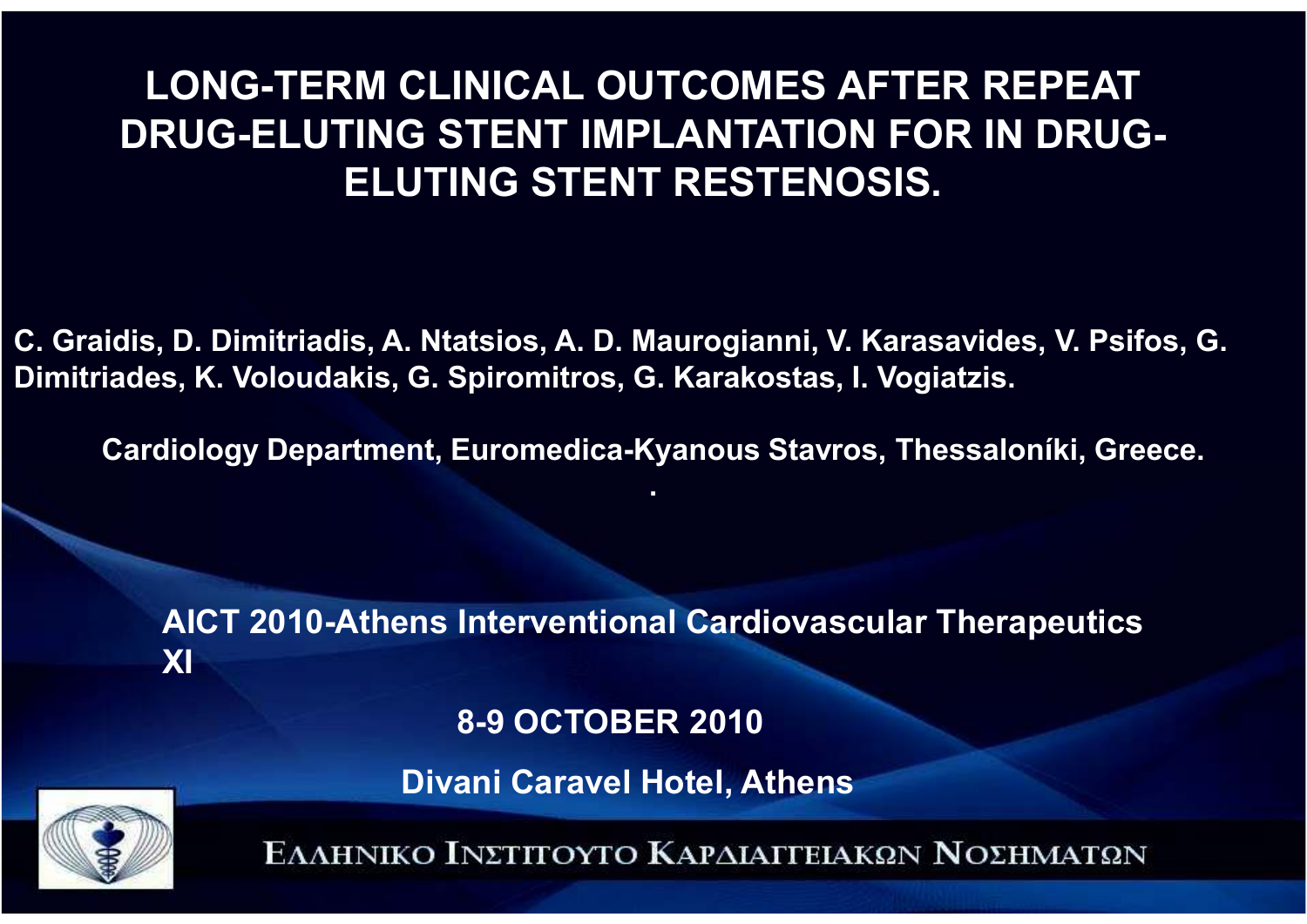#### **Background and Objectives**

**Despite major advances in percutaneous coronary interventions, in-stent restenosis remains a clinical problem and represents a therapeutic challenge, even in the Drug-Eluting Stent (DES) era. The "DES sandwich" technique (stent within a stent) has been applied; however data is limited regarding its long-term results.**

**We sought to evaluate the long-term clinical outcomes after treatment of DES in-stent restenosis (ISR) with repeat DES implantation in a 'real world' setting.**

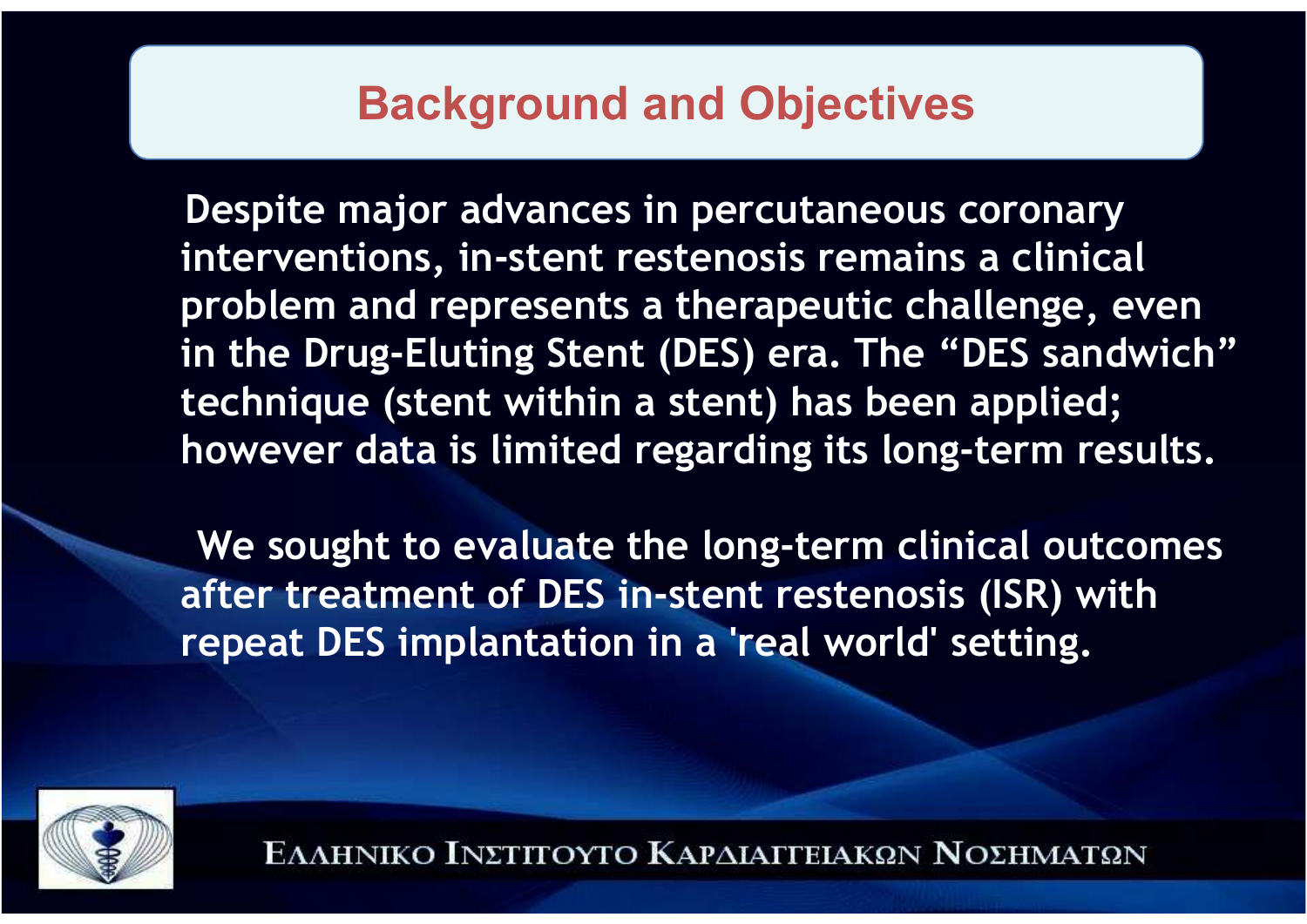### **Materials and Methods**

**We retrospectively identified and analysed clinical and angiographic data from 49 patients previously treated with DESs who underwent repeat PCI for ISR within a DES,between June 2004 and March 2010. In-stent restenosis was defined, by visual assessment, as a luminal stenosis>50% within the stent or within 5 mm of its edges.** 

**We recorded the occurrence of major adverse cardiacevents (MACE), defined as death from all causes, myocardial infarction (MI), or target lesion revascularization (TLR).** 

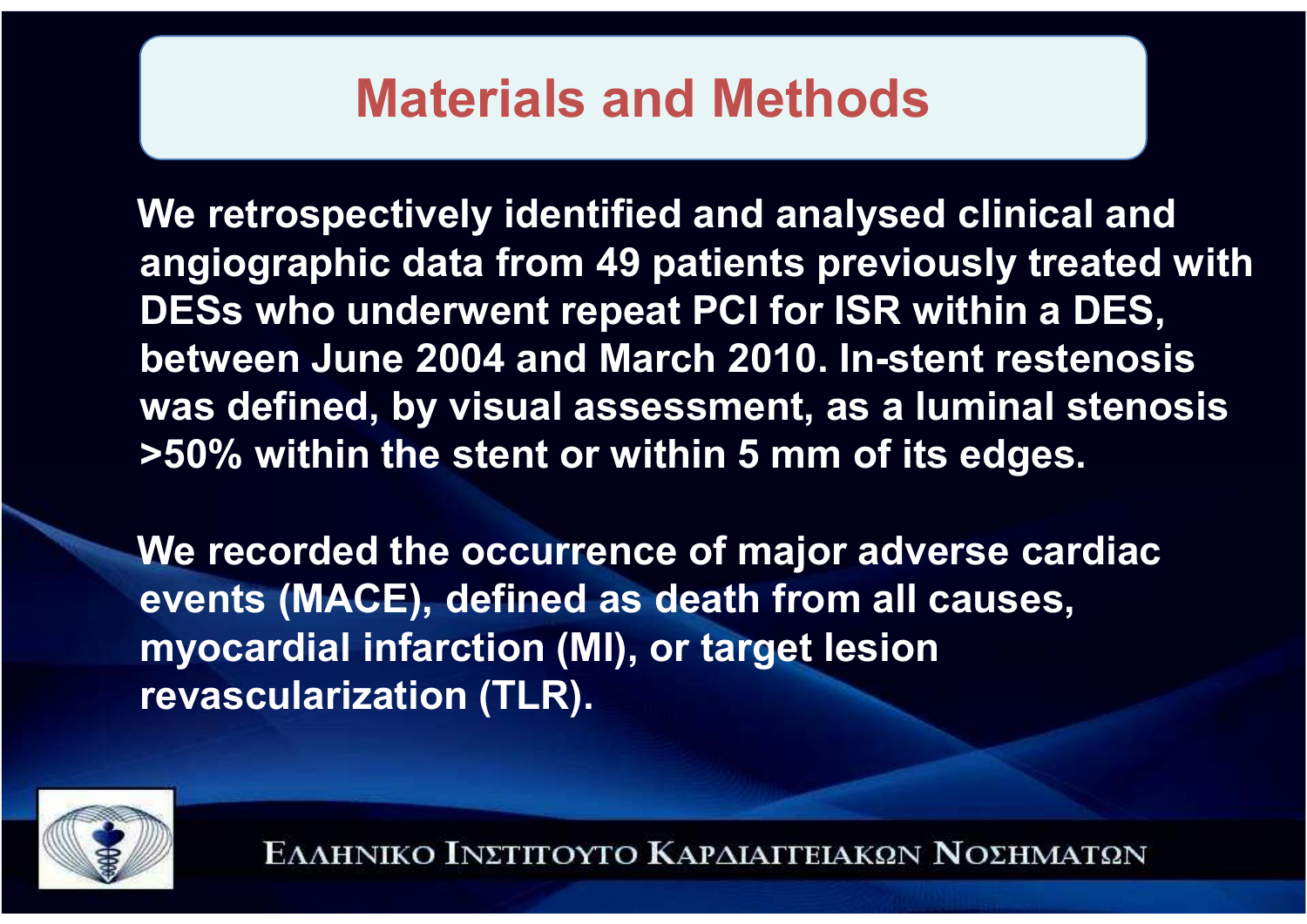

**Forty nine consecutive patients with 50 restenotic lesions (previously treated with Taxus 48%, Cypher 24%, Endeavor 22%, Promus 6%) underwent PCI using another DES (Cypher 54%, Promus 38%, Taxus 6%, Endeavor 2%).**

**The mean time from PCI to detection of ISR was 14.1 ±7.3 months (range 3-38 months).** 

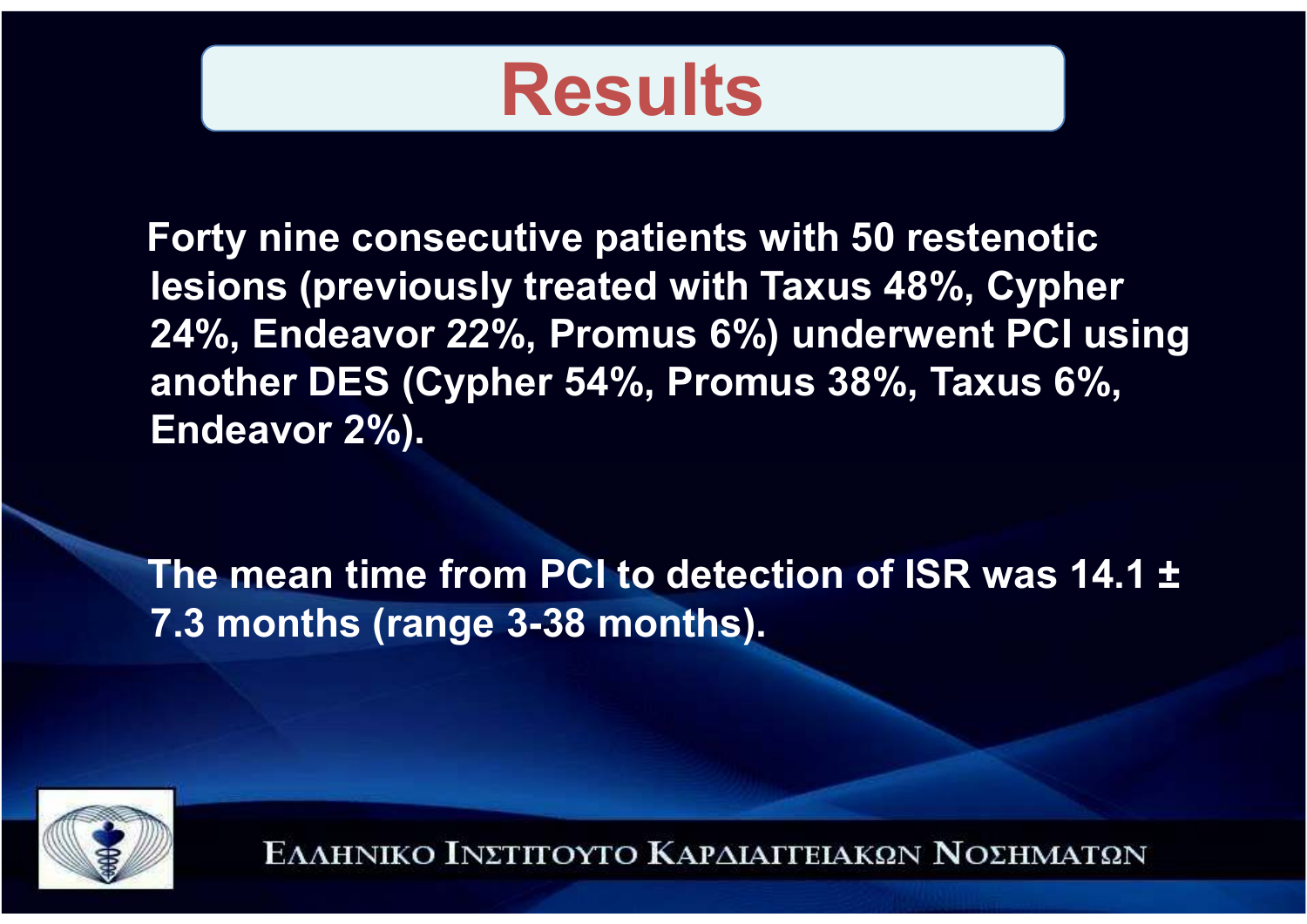| <b>Baseline characteristics</b> |                           |  |
|---------------------------------|---------------------------|--|
| <b>Restenotic lesions</b>       | 50                        |  |
| <b>Clinical Characteristics</b> |                           |  |
| <b>Mean Age ± StDev (years)</b> | 61.8±10 (Range: 33 to 76) |  |
| Men $(\%)$                      | 81.6                      |  |
| Diabetes Mellitus (%)           | 38.7                      |  |
| <b>Dyslipidemia (%)</b>         | 28.6                      |  |
| <b>Current smokers (%)</b>      | 10.2                      |  |
| <b>Previous CABG</b>            | 18.4                      |  |

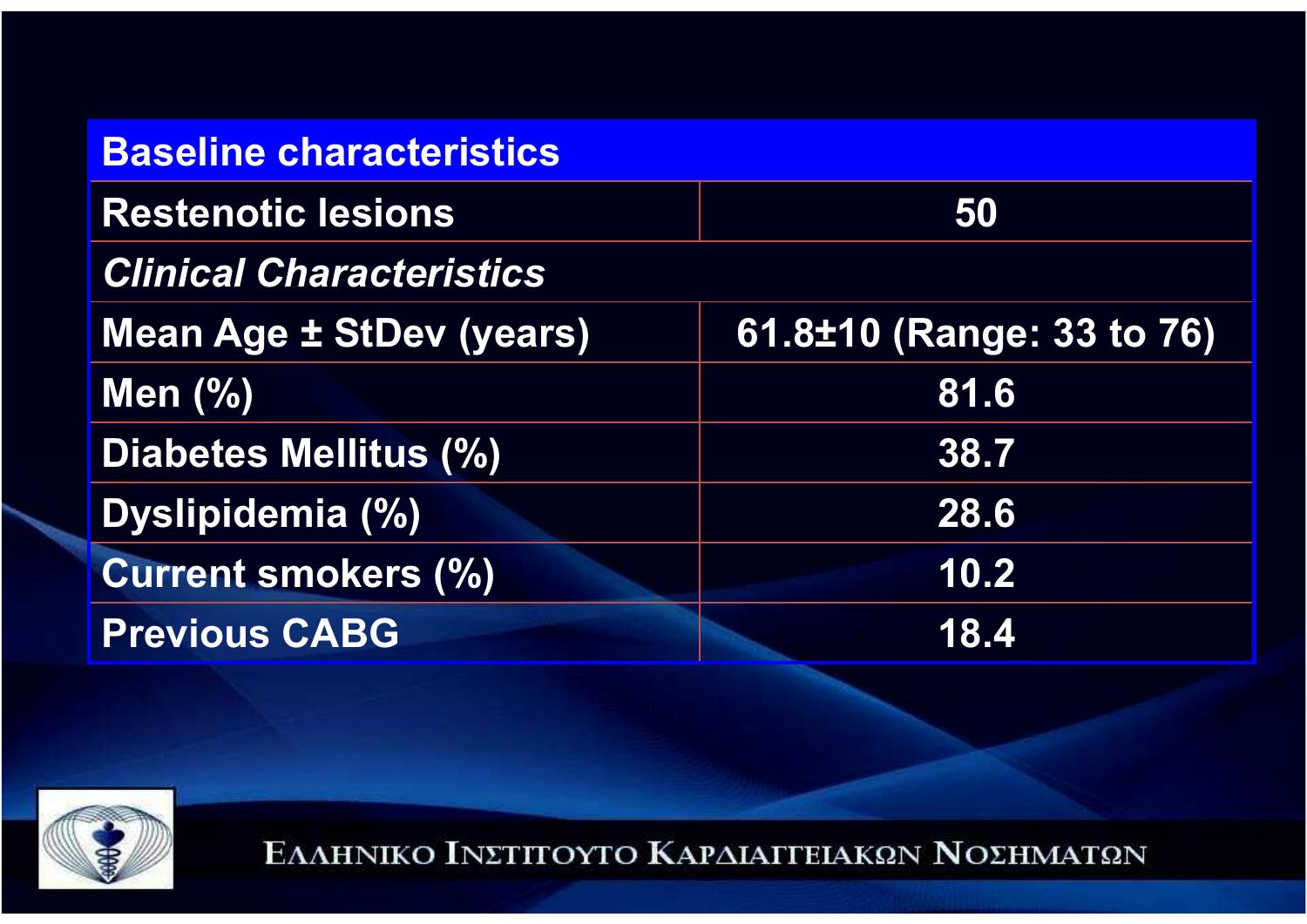| <b>Angiographic data</b>            |                  |
|-------------------------------------|------------------|
| <b>Pattern of restenosis</b>        |                  |
| Focal (%)                           | 50               |
| Diffuse (%)                         | 36               |
| Total occlusion (%)                 | 14               |
| <b>Vessel treated</b>               |                  |
| <b>Left Anterior Descending (%)</b> | 50               |
| <b>Right Coronary Artery (%)</b>    | 22               |
| Circumflex (%)                      | 22               |
| <b>Ramus Intermediate (%)</b>       | $\boldsymbol{2}$ |
| <b>Saphenous Vein Graft</b>         | 4                |

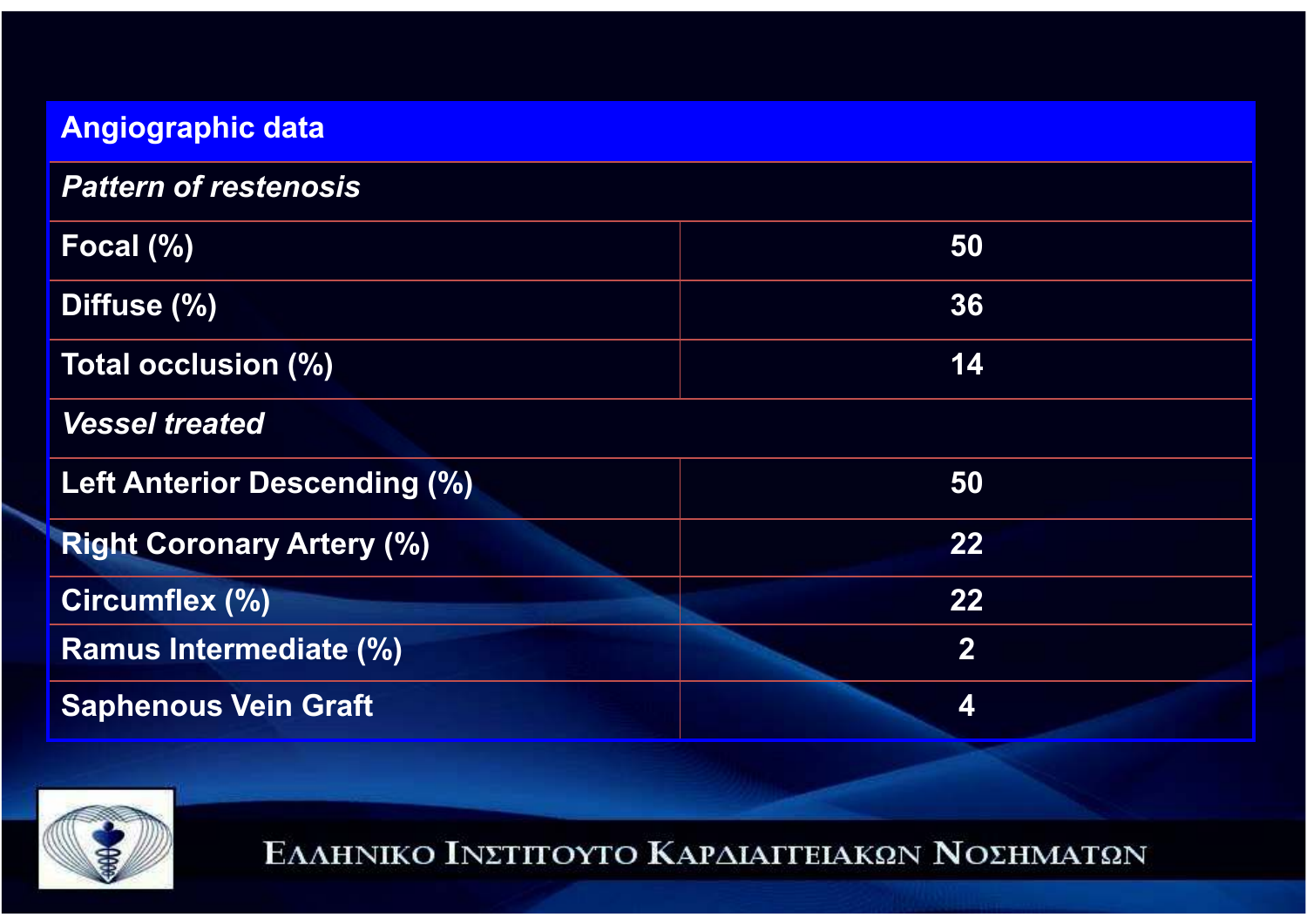#### **PCI Data**

| <b>Number of DESs implanted per patient</b><br>(Average±StDev) | 1.41±0.76 / Range: 1 to 4                |
|----------------------------------------------------------------|------------------------------------------|
| <b>DES Diameter (mm)</b>                                       | Mean±StDev: 3.0±0.3 / Range: 2.25 to 3.5 |
| <b>DES Length (mm)</b>                                         | Mean±StDev:32.9±21.2.8 / Range: 12 to 99 |
| Post - dilation (% of the cases)                               | 98                                       |

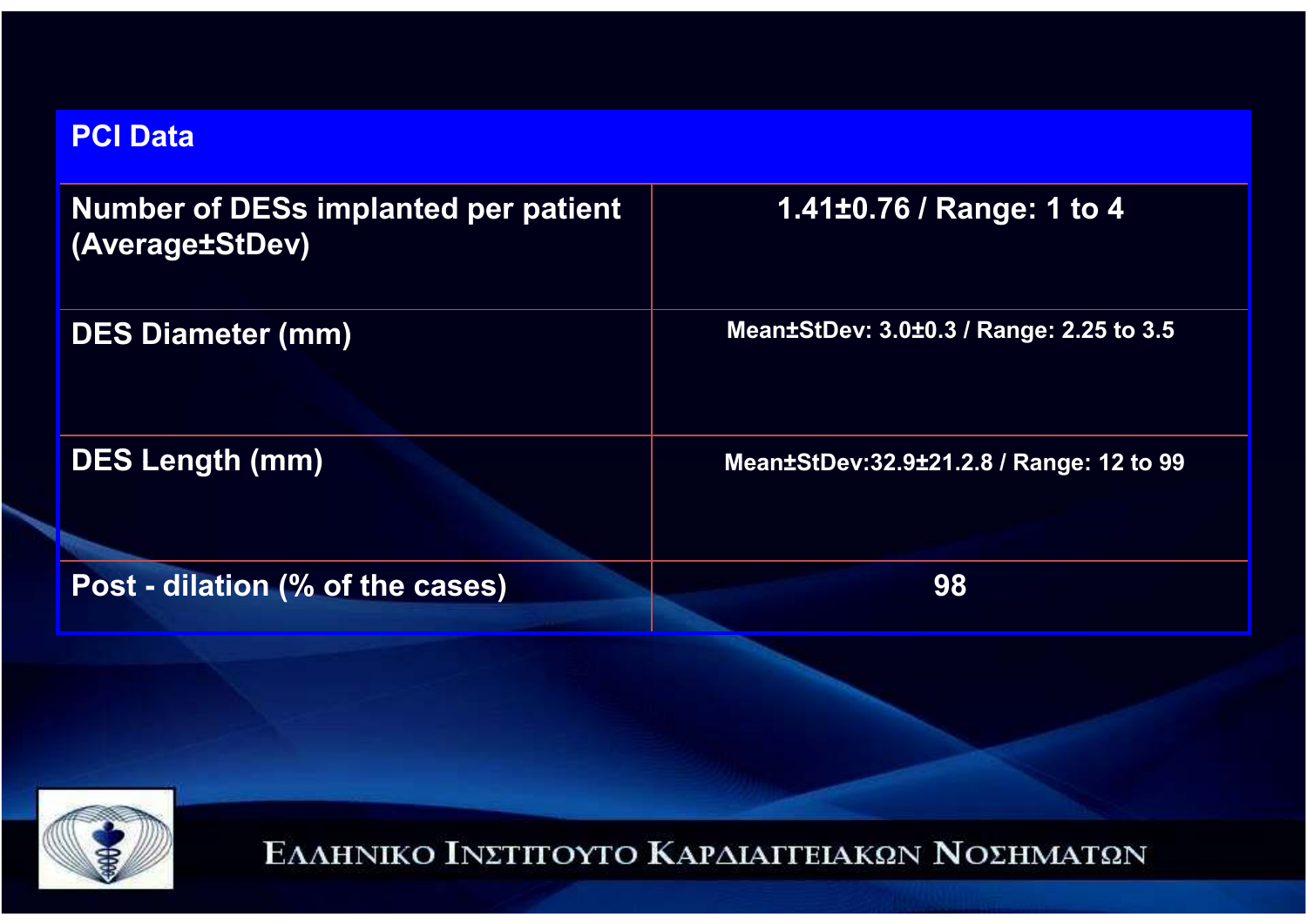### **In-Hospital Clinical Outcomes**

**Procedural success rate: 100%** 

**• In-hospital MACEs: 0** 

### **Long-Term Clinical Outcomes**

 **At the end of a mean follow-up period of 33.7 ± 19.9 months (range 6-75 months), 43 patients were free of adverse events (88%).Angiographic follow-up is also available in 20 (40.1%) patients, which showed no instent restenosis.** 

**1 (2%) patient died 18 months after the procedure.**

**Target lesion revascularisation (TLR) resulting from recurrent restenosis was required in 3 patients (6%); 1 (2%) patient had repeat percutaneous revacularisation and 2 (4%) patients underwent CABG. 2 (4%) patients required percutaneous coronary revascularization in another vessel.**

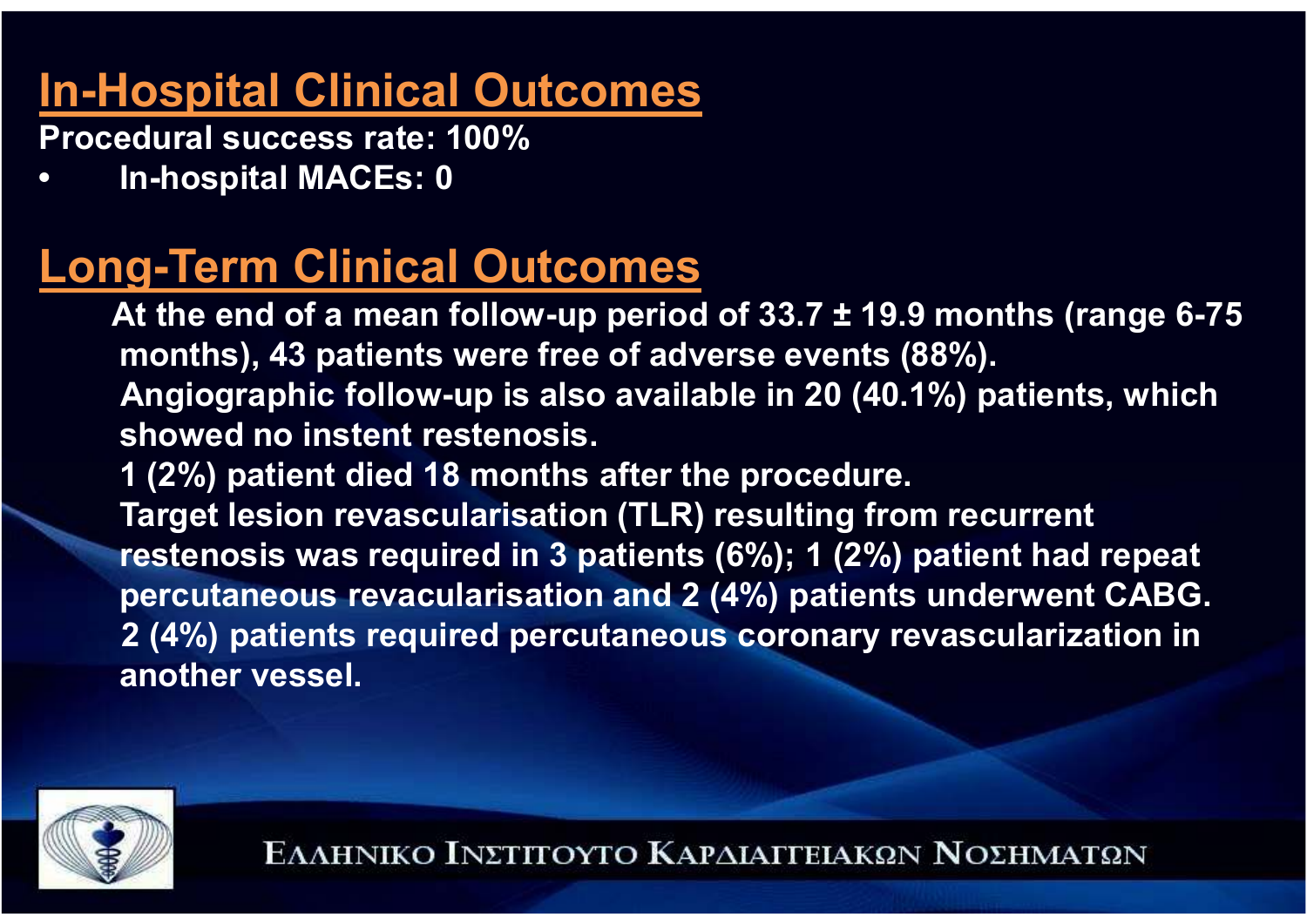# **CASE 1**



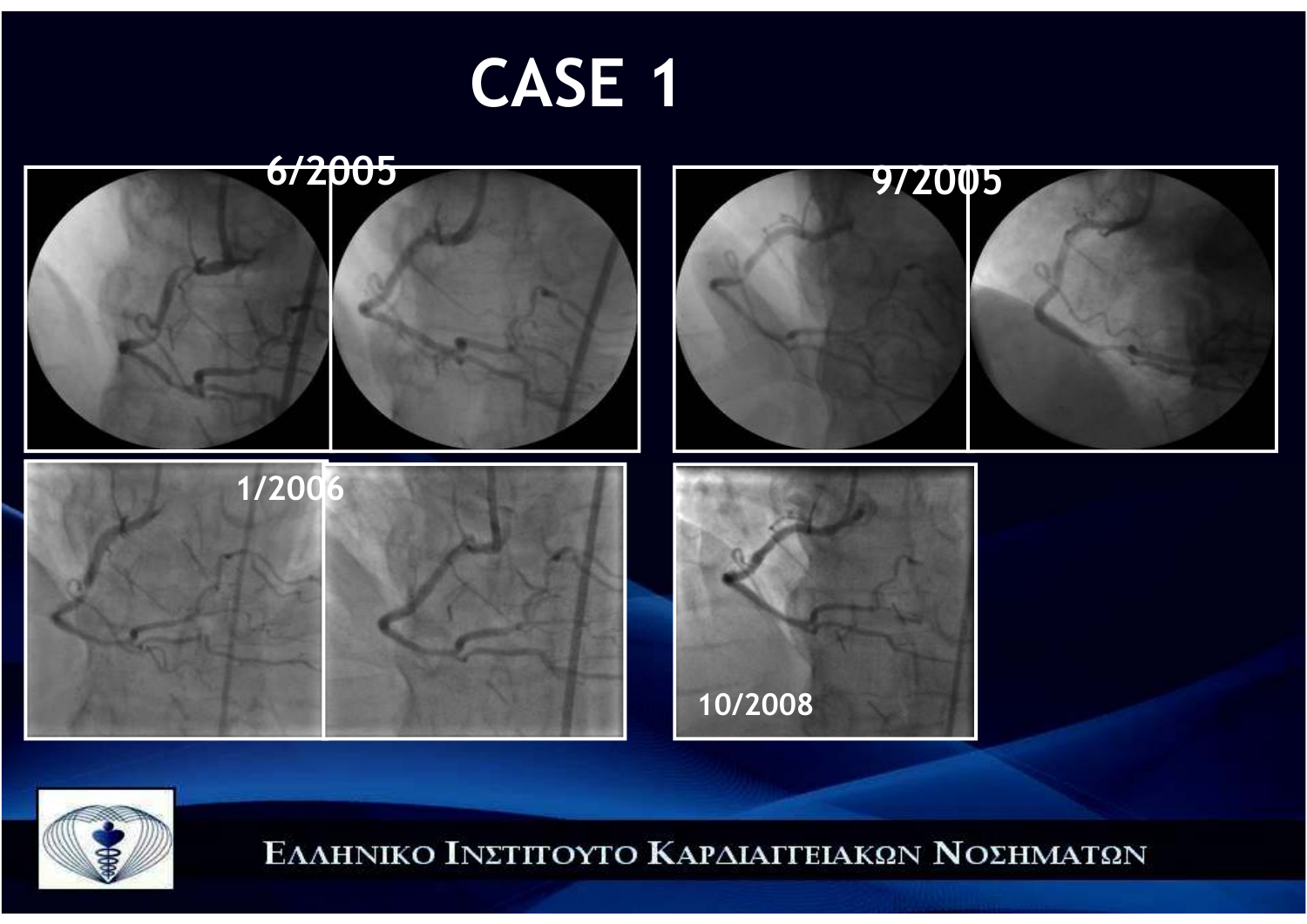



### **C/C DES ISRS**

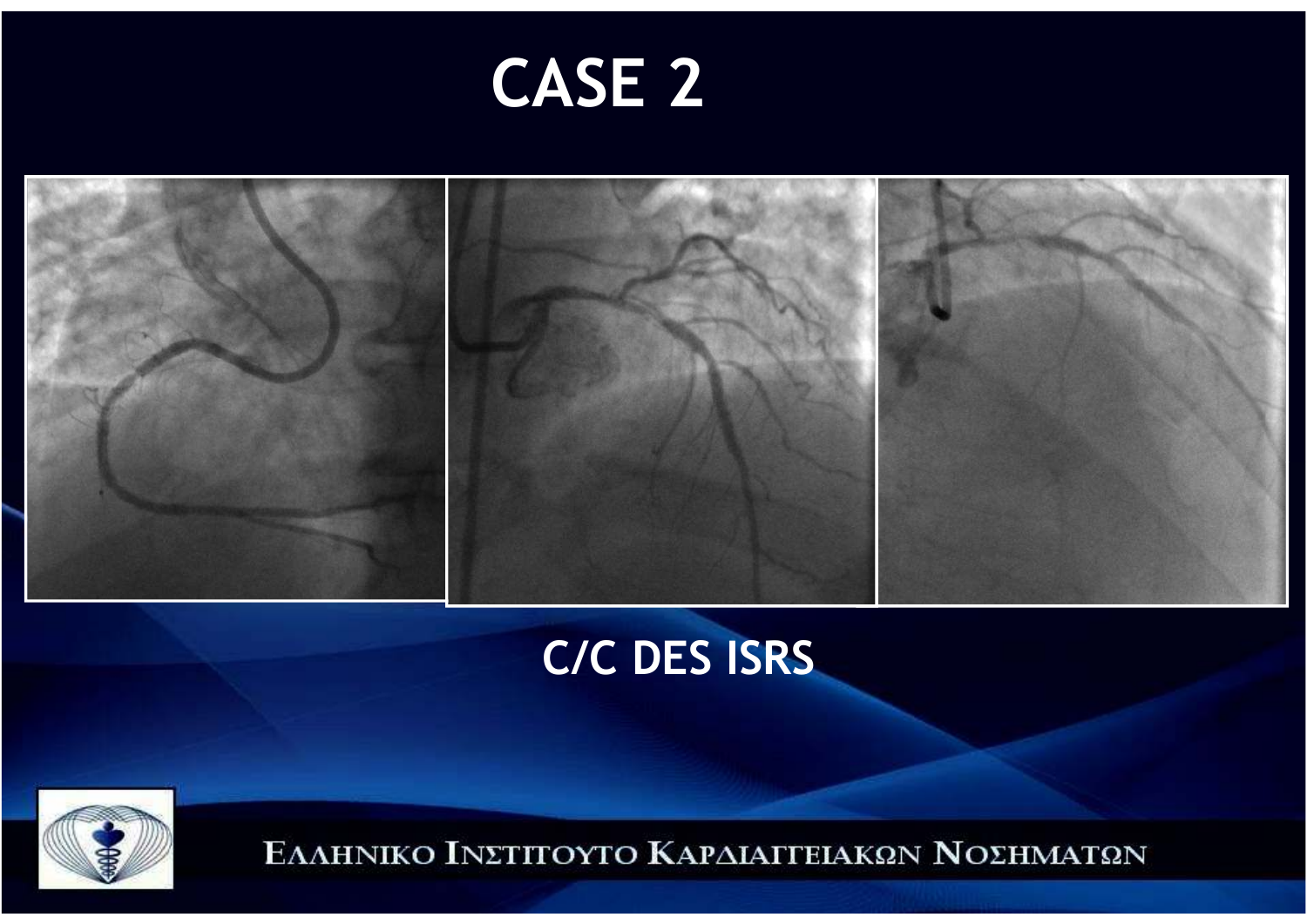# **Immediate Result**



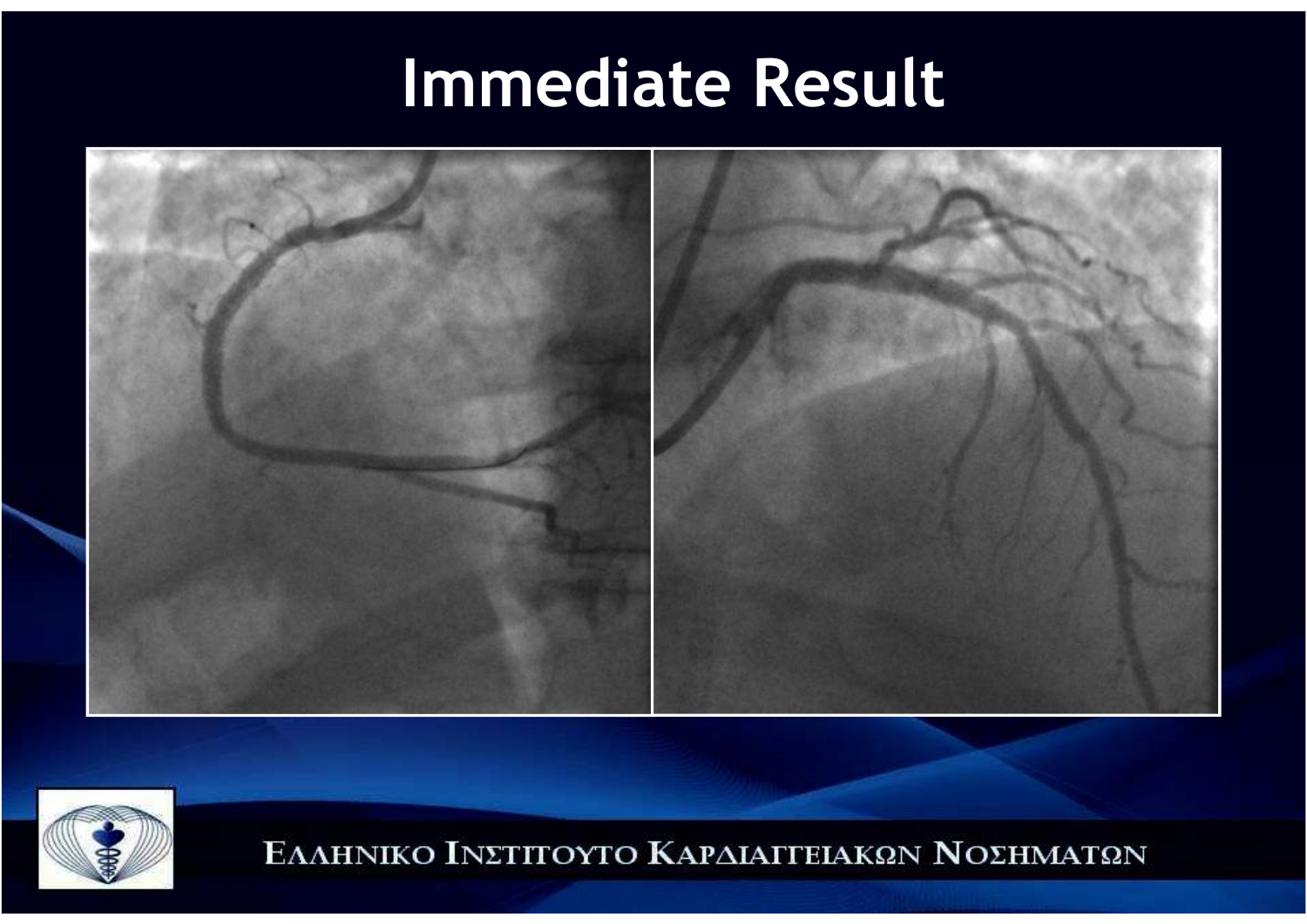## **F/U 6 months**